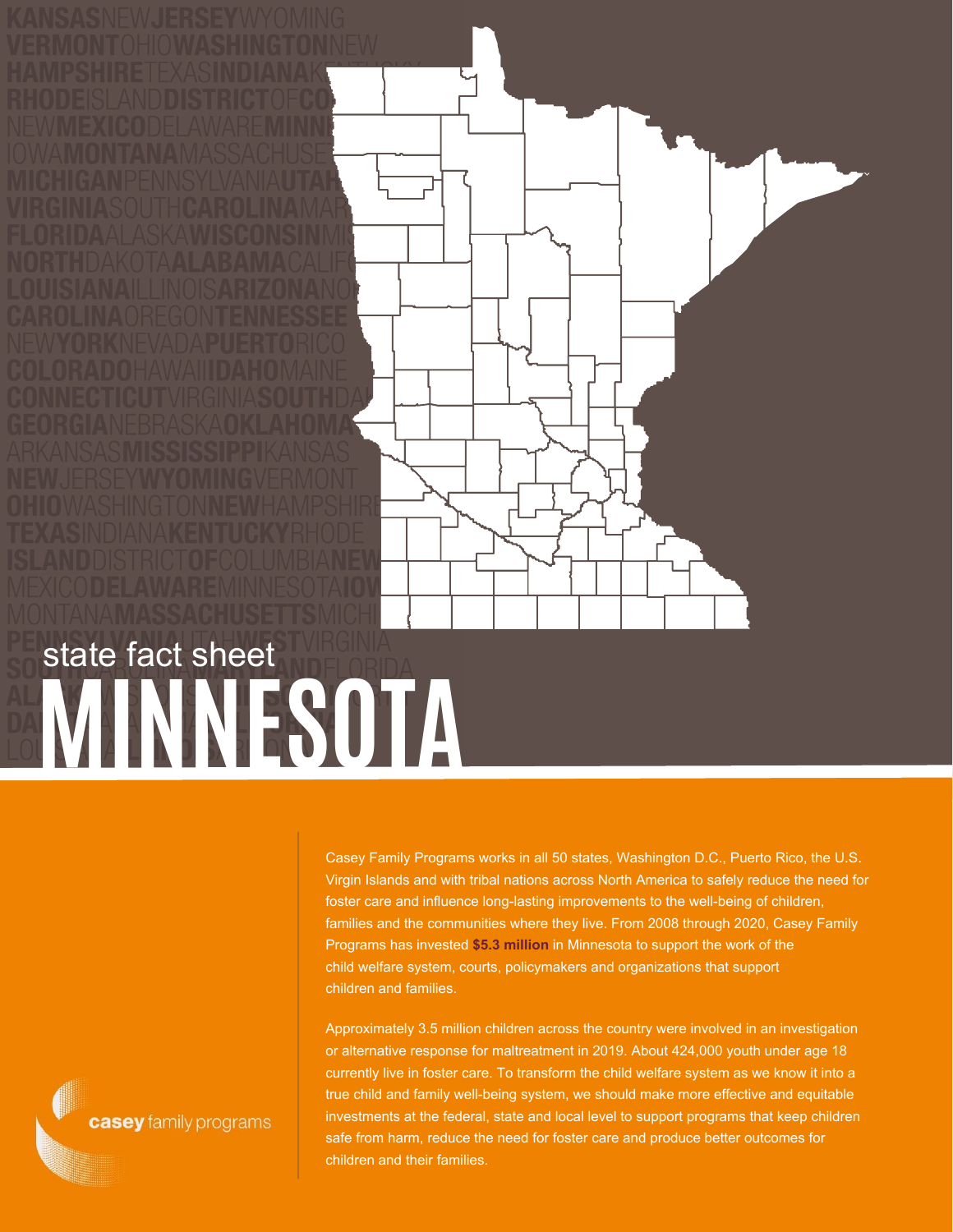We talk about a "foster care system," but the goal is to create a child and family well-being system that prevents abuse and neglect and helps every child grow up safely in his or her own family whenever possible. Rather than waiting for maltreatment to occur, we can improve the safety of children who have come to the attention of child protective services by helping their families with evidence-based and promising practices.

Across Minnesota in 2019, approximately:



Most states currently are limited to using the bulk of the \$9.8 billion in dedicated federal child welfare funding only for services related to foster care. The Family First Prevention Services Act of 2018 and the Family First Transition Act of 2019 provide states with the historic opportunity to invest federal funding to support preventive services, including substance abuse, mental health and parental skill training, so more children can remain safely at home. States and tribes now have access to new federal prevention resources to help keep children safe from harm in the first place by helping strengthen their families.

How federal child welfare funding is currently aligned in Minnesota\*:

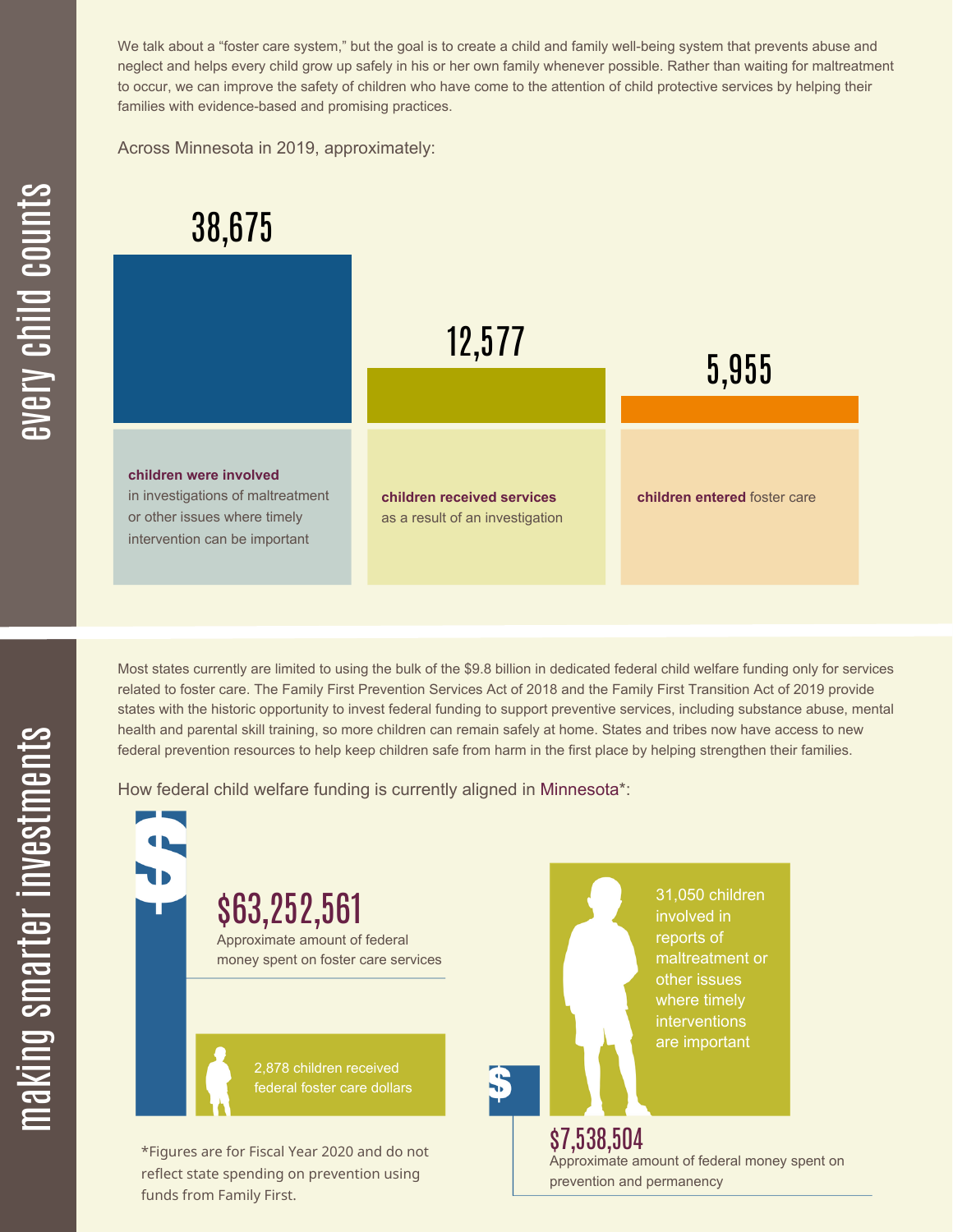Safety and effective response go hand in hand. Most children enter foster care due to neglect and other reasons — not because of physical or sexual abuse. In Minnesota, providing targeted and effective interventions as soon as possible, including by accessing new federal resources provided under the Family First Prevention Services Act and the Family First Transition Act, can safely allow children to remain with their families and thrive.

Reasons children in Minnesota enter foster care:

| 16%          | 84%                |
|--------------|--------------------|
| <b>ABUSE</b> | NEGLECT AND OTHER* |

Children under age 18 living in foster care in Minnesota: (as of September 30 of each year)



\*"Other" includes parental substance abuse, child substance abuse, child disability, child behavior problems, parent death, parent incarceration, caretaker inability to cope, relinquishment or inadequate housing.

occurrence of maltreatment within six months

97% of

do not

children in

**Minnesota** 

experience

a repeat

What happens to children who end up in foster care? Most are safely reunited with their own family or extended family. A significant number are adopted. Under the Family First Prevention Services Act, communities can more easily invest in helping more children to grow up in safe, stable families by providing appropriate and timely services prior to the need for removal, or after they return home or have been adopted.

Among children in Minnesota who exited foster care in 2019:



 $\overline{\mathbf{C}}$  $\leq$  $\overline{\mathbf{C}}$  $\overline{\mathsf{Z}}$  $\overline{\mathbf{C}}$ 

 $\equiv$ 

 $\blacksquare$ e  $\boldsymbol{\mathcal{C}}$  $\overline{\mathbf{C}}$  $\overline{\phantom{a}}$  $\overline{\mathbf{C}}$  $\mathcal{C}$ <u>م</u>

 $\equiv$ 

el<br>O  $\overline{\phantom{0}}$  $\blacksquare$ 

t<br>B

mily

Numbers may not equal 100% due to rounding. \*"Other" includes transferred to another agency, ran away or died.